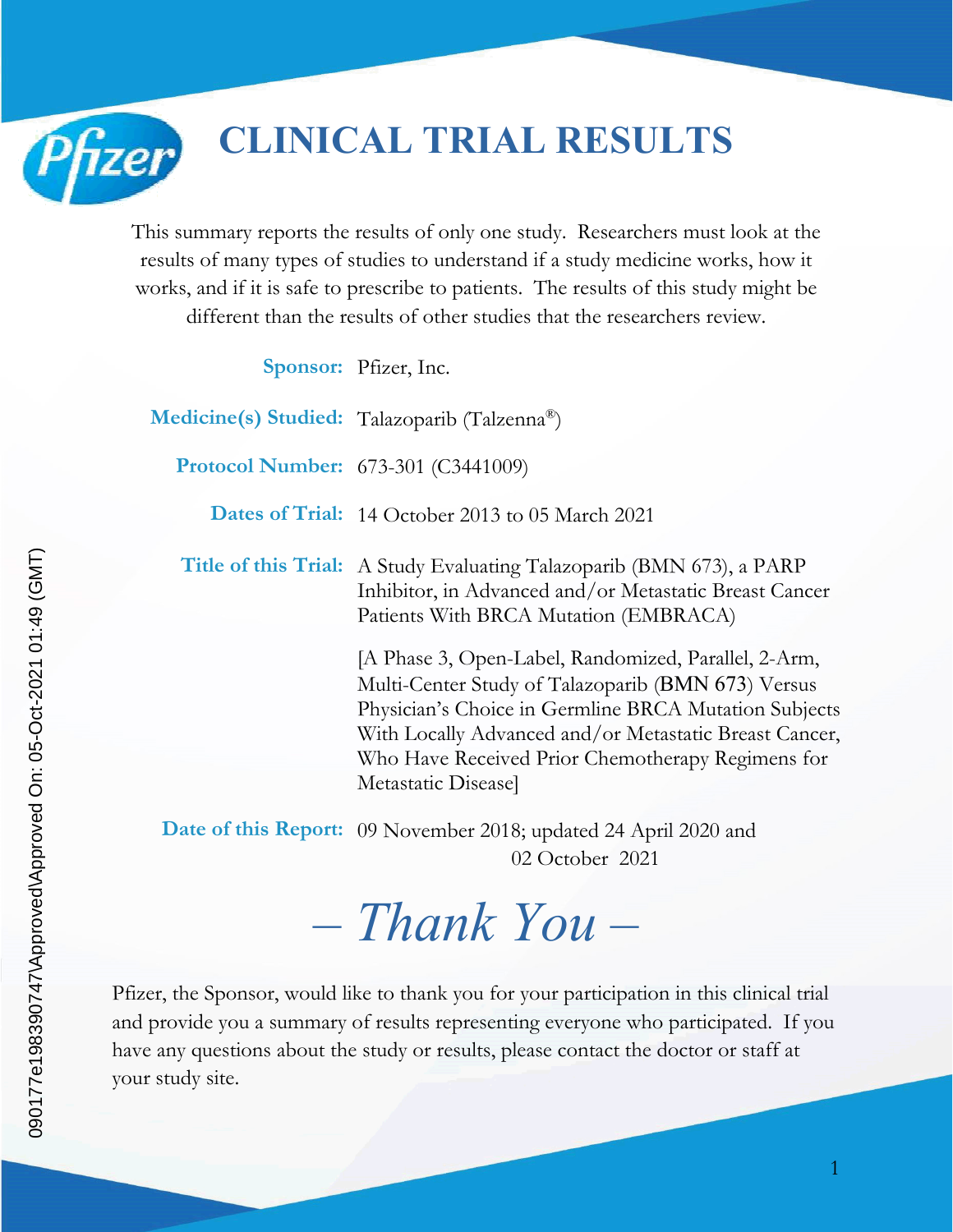## **WHY WAS THIS STUDY DONE?**

Breast cancer is one of the most common causes of cancer deaths in women. In 2012, about 1.7 million women were diagnosed with breast cancer and over 522,000 women died due to the disease. Some people carry changes or "mutations" in their DNA in genes called breast cancer susceptibility (BRCA) genes 1 and 2, or "BRCA1" and "BRCA2". BRCA gene mutations can be inherited by a child from one of their parents (germline). When a person's BRCA1 or BRCA2 genes contain mutations, it can cause breast cancer. Researchers are looking for treatments for breast cancer patients with BRCA mutations that can help them have more time without their cancer getting worse.

Talazoparib (Talzenna®) is a drug that inhibits (stops) the normal activity of certain proteins called "Poly (ADP-ribose) polymerases", also called "PARPs". PARPs are proteins (made from genes which are part of DNA) that are found in all normal and cancer cells that are involved in the repair of DNA. PARPs are needed to repair mistakes that can happen in DNA when cells divide. If the mistakes are not repaired, the cell will usually die and be replaced. Cells with mistakes in their DNA (like cells with BRCA1 and BRCA2 gene mutations) that do not die can become cancer cells. Clinical trials have shown that the use of talazoparib, as well as other PARP inhibitors, can reduce tumor size or delay the cancer getting worse, and slow tumor growth in some cancer patients with BRCA1 or BRCA2 mutations. Talazoparib is given in a capsule and is taken by mouth once daily at around the same time every day.

Talazoparib is now approved in the United States, the European Union, and other countries for the treatment of patients with a certain type of breast cancer that has spread beyond the original tumor ("advanced") or has spread to other parts of the body ("metastatic") and have an inherited BRCA1 or BRCA2 gene mutation. This study was done to see if talazoparib treatment could help patients with advanced or metastatic breast cancer, and have inherited a BRCA1 or BRCA2 gene mutation, have more time without their cancer getting worse when compared to commonly used chemotherapies.

Researchers also wanted to learn more about the safety of talazoparib. They monitored the patients for any medical problems that happened while they were in the study.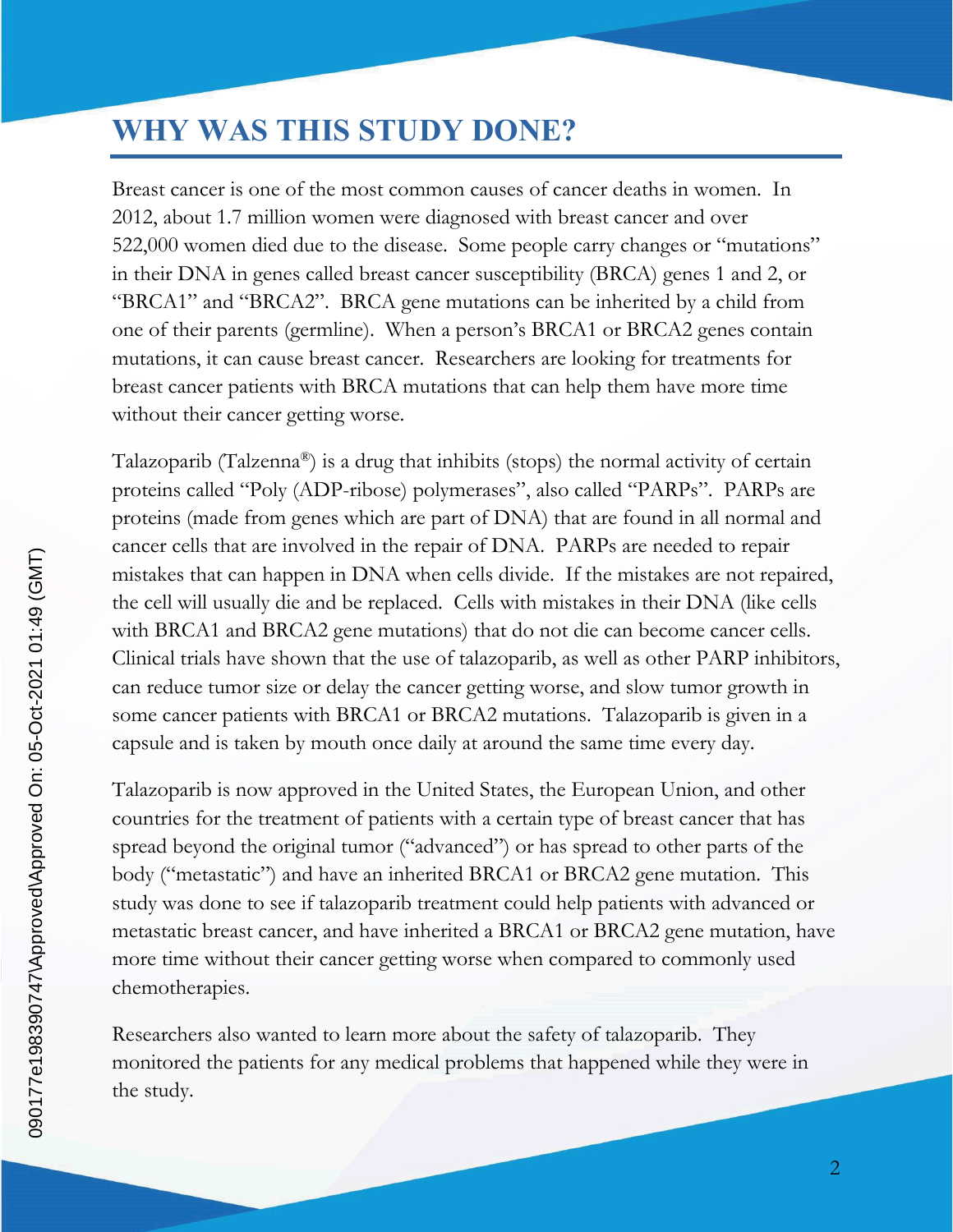# **WHAT HAPPENED DURING THE STUDY?**

This study compared 2 groups of patients to find out if patients taking talazoparib had more time without their cancer getting worse compared to patients taking other commonly used chemotherapies.

The study included patients who:

- Were at least 18 years old
- Had breast cancer that was advanced or had spread to other parts of the body (also called "metastatic cancer")
- Inherited the BRCA1 or BRCA2 gene mutation
- Did not have more than 3 chemotherapy treatments for their advanced cancer
- Had previously taken at least 1 of the commonly used cancer chemotherapies
- Had good organ function and adequate blood counts

This trial was an open-label study. This means that both the patient and the doctor knew whether the patient received talazoparib or chemotherapy.

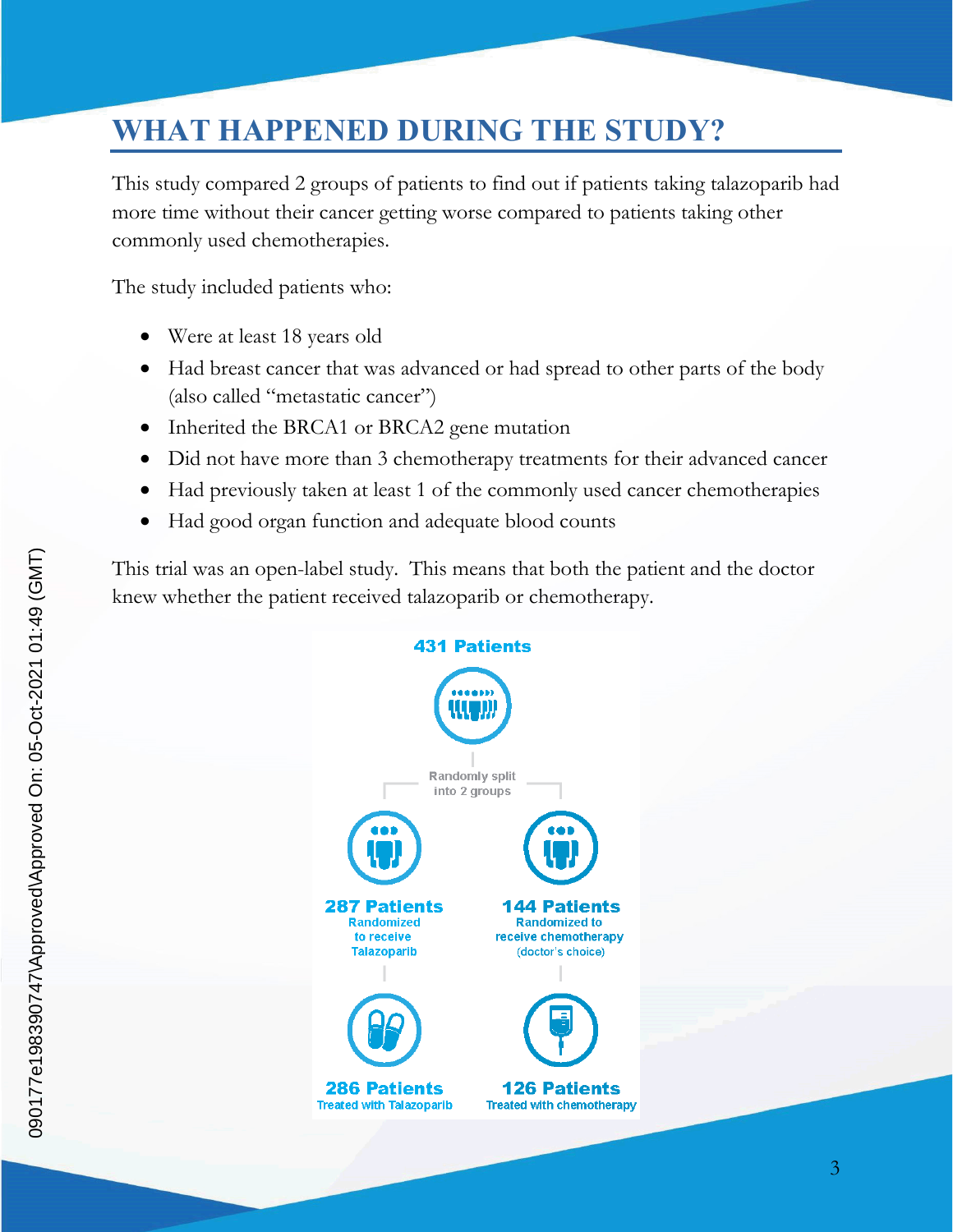Patients joined the study at 1 of 145 locations in the US, Europe (Belgium, France, Germany, Ireland, Italy, Poland, Spain, UK, Israel, Russia, and Ukraine), Brazil, South Korea, Australia, and Taiwan. It began on 14 October 2013 and ended on 05 March 2021. A total of 7 men and 424 women participated in this study. All patients were between the ages of 24 and 88. Patients were to be treated until their doctor determined that their cancer was getting worse, the side effects were too severe, or until they chose to stop participation in the study. All of the 431 patients who started the study had stopped treatment by the end of the study, mostly due to the patient's cancer getting worse, the patient chose to stop, or a doctor decided it was best for a patient to stop their assigned treatment.

The Sponsor reviewed the study results in September 2017, September 2019, and March 2021. The Sponsor then created reports of the results collected up to those time points. This is a summary of those reports.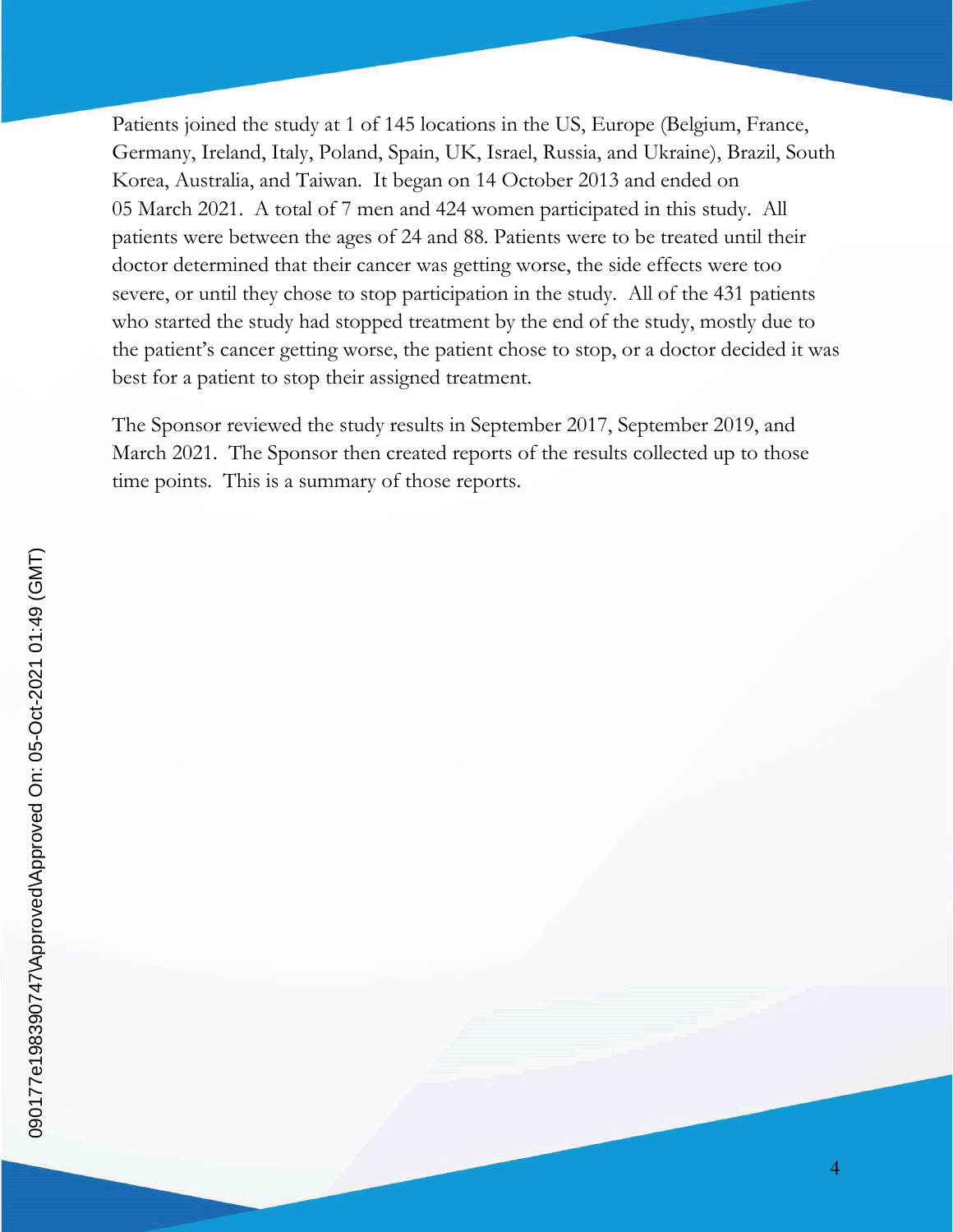## **WHAT WERE THE RESULTS OF THE STUDY?**

#### **Did taking talazoparib help patients in this study have more time without their cancer getting worse than those treated with chemotherapy?**

Researchers measured the "median time" between starting the study and the patients' cancer getting worse, or dying of any cause. The median time was the time point where half (50%) of the patients taking talazoparib or chemotherapy had their cancer get worse, or they had passed away from any cause. For patients taking talazoparib, the median number of months patients went without their cancer getting worse was about 9 months. For patients taking chemotherapy, it was about 6 months.



## **WHAT MEDICAL PROBLEMS DID PATIENTS HAVE DURING THE STUDY?**

The researchers recorded any medical problems the patients had during the study. Patients could have had medical problems for reasons not related to the study (for example, caused by an underlying disease or by chance). Or, medical problems could also have been caused by a study treatment or by another medicine the patient was taking. Sometimes the cause of a medical problem is unknown. By comparing medical problems over time, doctors may be able to understand what the side effects of an experimental drug might be.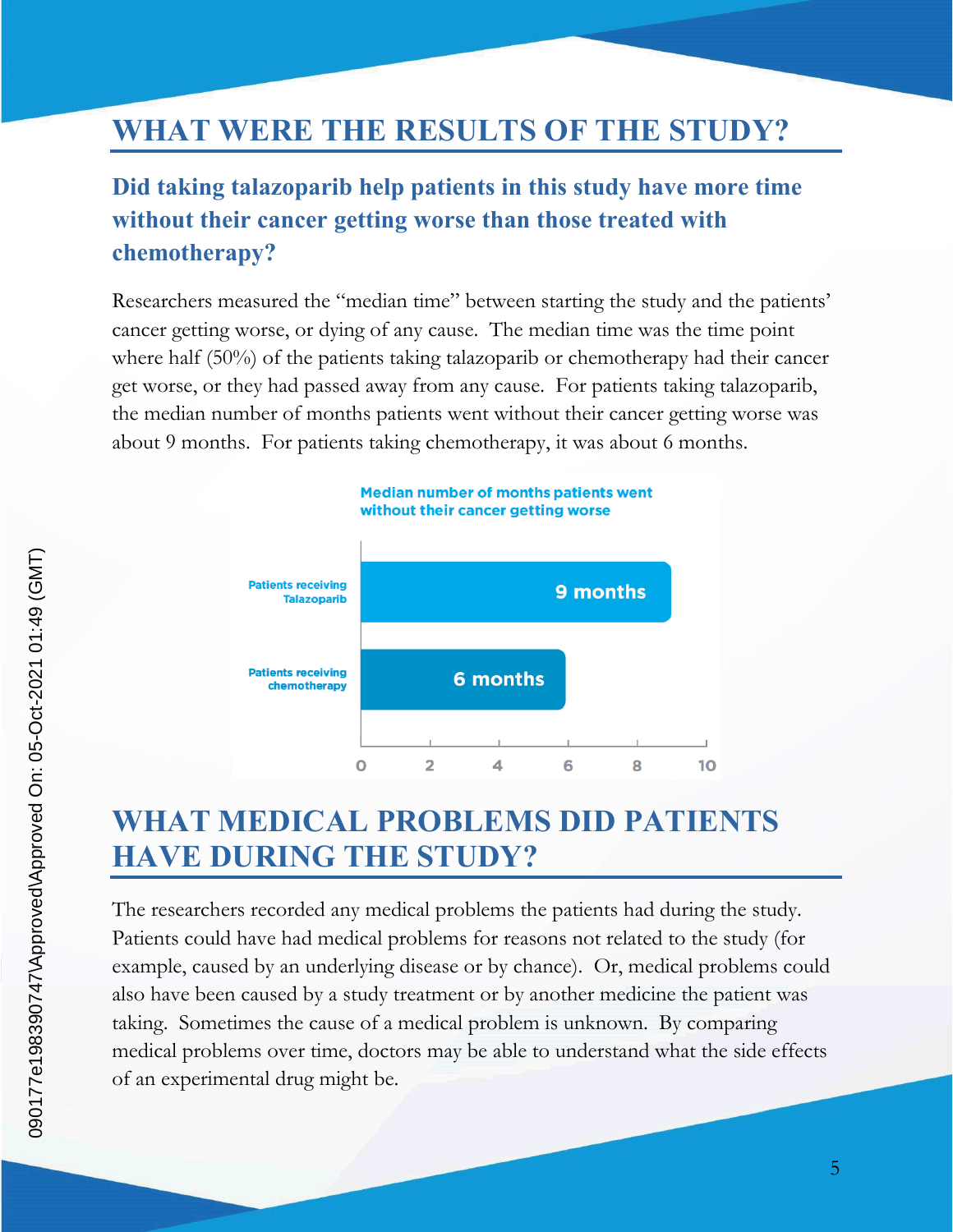A total of 405 out of 412 patients in this study who received at least 1 dose of study medication had at least 1 medical problem (282 out of 286 on talazoparib and 123 out of 126 on chemotherapy). Most medical problems were manageable by lowering the dose of talazoparib or chemotherapy medications.

The most common medical problems reported by patients in this study are listed below.

| <b>Number of Patients With Most Common Medical Problems</b> |                                                       |                                        |  |  |
|-------------------------------------------------------------|-------------------------------------------------------|----------------------------------------|--|--|
| (Reported by At Least 10% of Patients in Either Group)      |                                                       |                                        |  |  |
|                                                             | Talazoparib<br>Medical Problem (286 Patients Treated) | Chemotherapy<br>(126 Patients Treated) |  |  |
| Low blood count (red<br>blood cell,<br>hemoglobin)          | 155 $(54%)$                                           | 24 (19%)                               |  |  |
| Tiredness (fatigue)                                         | 147 $(51\%)$                                          | 54 $(43%)$                             |  |  |
| <b>Nausea</b>                                               | 142 (50%)                                             | 60 $(48%)$                             |  |  |
| Headache                                                    | 97 $(34%)$                                            | 29(23%)                                |  |  |
| Low white blood cell<br>count (neutropenia)                 | 78 (27%)                                              | 38 $(30\%)$                            |  |  |
| Hair loss                                                   | 78 (27%)                                              | 35 $(28%)$                             |  |  |
| Vomiting                                                    | 76 $(27%)$                                            | 30 $(24%)$                             |  |  |
| Back pain                                                   | 69 $(24%)$                                            | 20(16%)                                |  |  |
| Diarrhea                                                    | 68 (24%)                                              | 34 $(27%)$                             |  |  |
| Constipation                                                | 67 $(23%)$                                            | 28(22%)                                |  |  |
| Cough                                                       | 65(23%)                                               | $20(16\%)$                             |  |  |
| <b>Decreased appetite</b>                                   | 62 $(22%)$                                            | 28(22%)                                |  |  |
| Joint pain                                                  | 55 (19%)                                              | 15(12%)                                |  |  |
| Difficulty breathing                                        | 54 (19%)                                              | 19 $(15%)$                             |  |  |
| <b>Dizziness</b>                                            | 53 $(19%)$                                            | 13 $(10\%)$                            |  |  |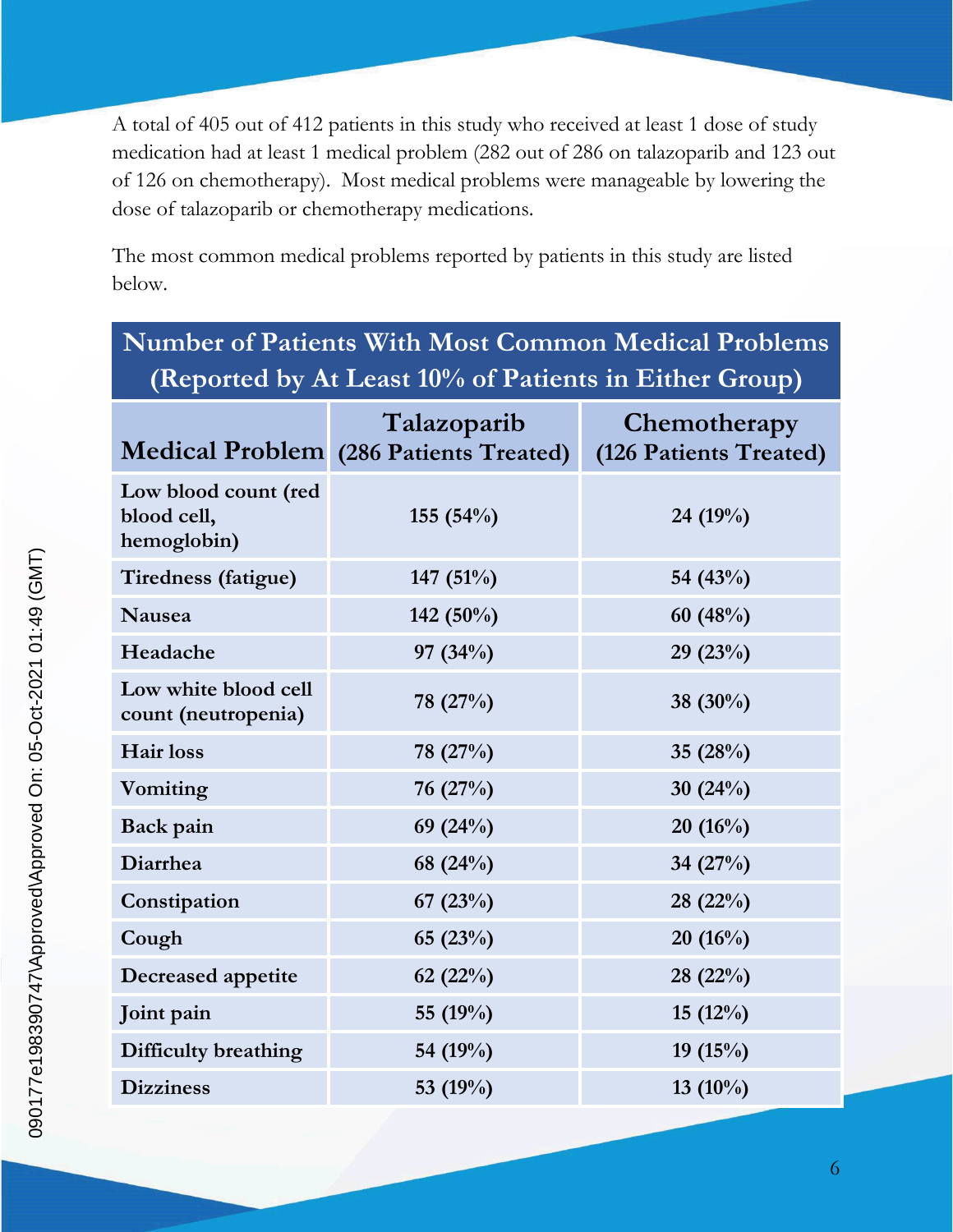| Low platelet count                                                                                               | 50 $(18%)$  | 7(6%)       |
|------------------------------------------------------------------------------------------------------------------|-------------|-------------|
| Arm or leg pain                                                                                                  | 45 (16%)    | 14 $(11\%)$ |
| Weakness                                                                                                         | 45 (16%)    | $12(10\%)$  |
| Nose and throat<br>infection                                                                                     | 41 $(14\%)$ | 13 $(10\%)$ |
| Stomach pain                                                                                                     | 38 (13%)    | 20(16%)     |
| Lack of sleep                                                                                                    | 38 (13%)    | 10(8%)      |
| Nose and throat<br>infection (viral)                                                                             | 36 $(13%)$  | 8(6%)       |
| <b>Decreased platelet</b><br>count                                                                               | 36 $(13%)$  | 4(3%)       |
| Fever                                                                                                            | 35 $(12\%)$ | 22(18%)     |
| Indigestion                                                                                                      | 33 $(12\%)$ | 10(8%)      |
| Decreased white<br>blood cells                                                                                   | 32 $(11\%)$ | 5(4%)       |
| Urinary tract infection                                                                                          | 31 $(11\%)$ | $3(2\%)$    |
| Low white blood cell<br>count (neutrophils)                                                                      | 30 $(11\%)$ | 18 $(14%)$  |
| <b>Altered</b> taste                                                                                             | 30 $(11\%)$ | 11 $(9%)$   |
| Rash                                                                                                             | 29 $(10\%)$ | 12 $(10\%)$ |
| Pain related to the<br>muscles or bones                                                                          | $29(10\%)$  | 9(7%)       |
| Muscle pain                                                                                                      | 25(9%)      | $14(11\%)$  |
| <b>Weight loss</b>                                                                                               | 23(8%)      | 15(12%)     |
| Abnormal lab test<br>results that could<br>indicate liver damage<br>(Aspartate<br>aminotransferase<br>increased) | 16(6%)      | 15(12%)     |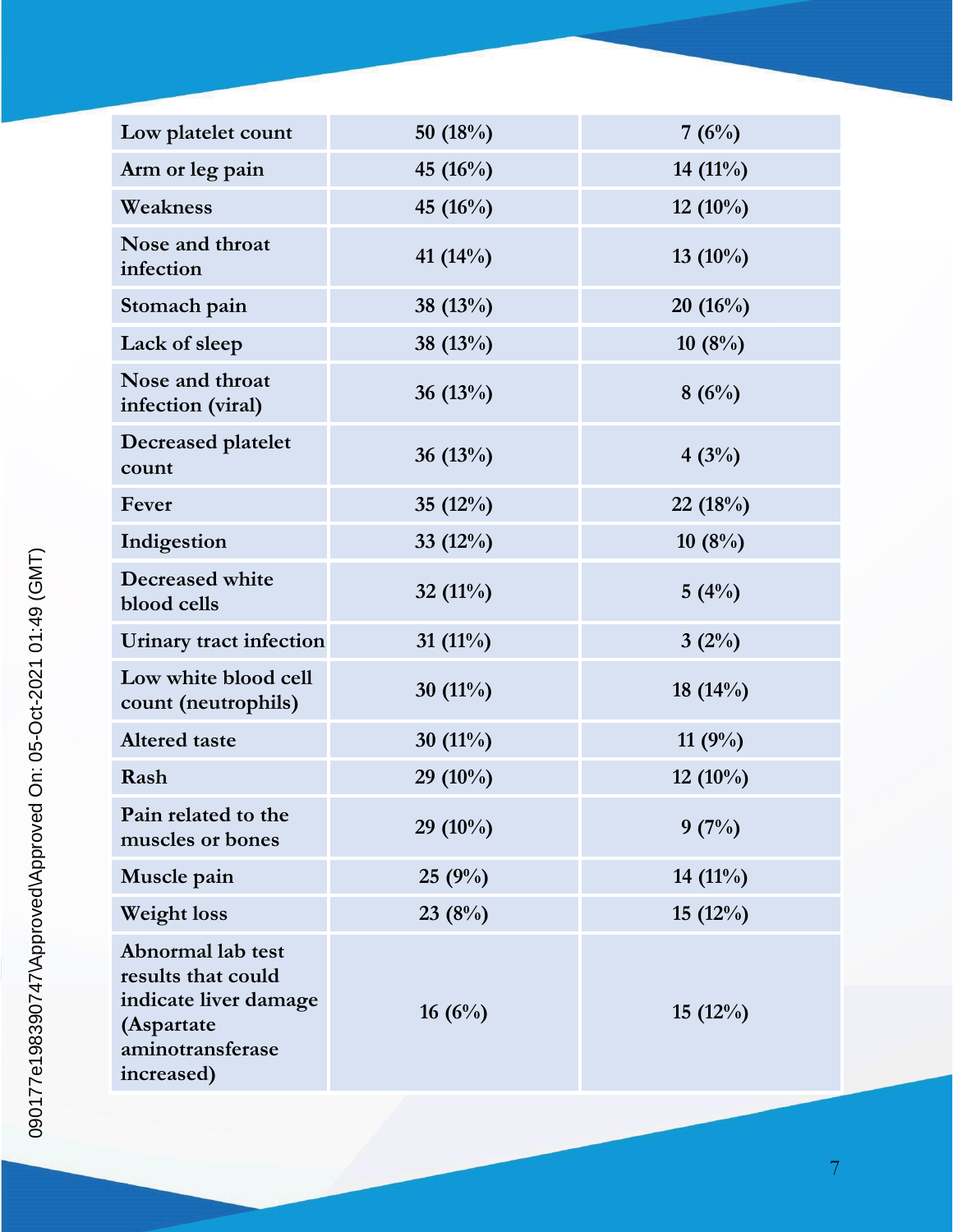| Damage to nerves<br>that can cause<br>tingling, numbness,<br>pain, or loss of feeling                          | $13(5\%)$ | 15(12%) |
|----------------------------------------------------------------------------------------------------------------|-----------|---------|
| Abnormal lab test<br>results that could<br>indicate liver damage<br>(Alanine<br>aminotransferase<br>increased) | $12(4\%)$ | 15(12%) |
| Swelling or pain in<br>the hands or feet<br>(hand-foot syndrome)                                               | $4(1\%)$  | 28(22%) |

## **WERE THERE ANY SERIOUS MEDICAL PROBLEMS?**

A medical problem is considered "serious" when it is life-threatening, causes lasting problems, or needs hospital care.

A total of 142 patients out of 412 (34%, or approximately 1 out of 3 patients) had serious medical problems (103 out of 286 on talazoparib and 39 out of 126 on chemotherapy). Most of these problems were not thought to be related to the study drug. A total of 320 out of 412 patients who had received at least 1 dose of talazoparib or chemotherapy medication died during the study (220 out of 286 on talazoparib and 100 out of 126 on chemotherapy). Most deaths were due to the patient's cancer getting worse. Two (2) serious medical problems that occurred in patients who died (veno-occlusive liver disease in a patient receiving talazoparib and sepsis in a patient receiving chemotherapy) may have been related to study treatment.

In addition, 2 patients who received talazoparib developed blood cancer (acute myeloid leukemia) after they finished participating in the study that may have been related to the study treatment. These patients also received other cancer treatments which could have helped cause their acute myeloid leukemia.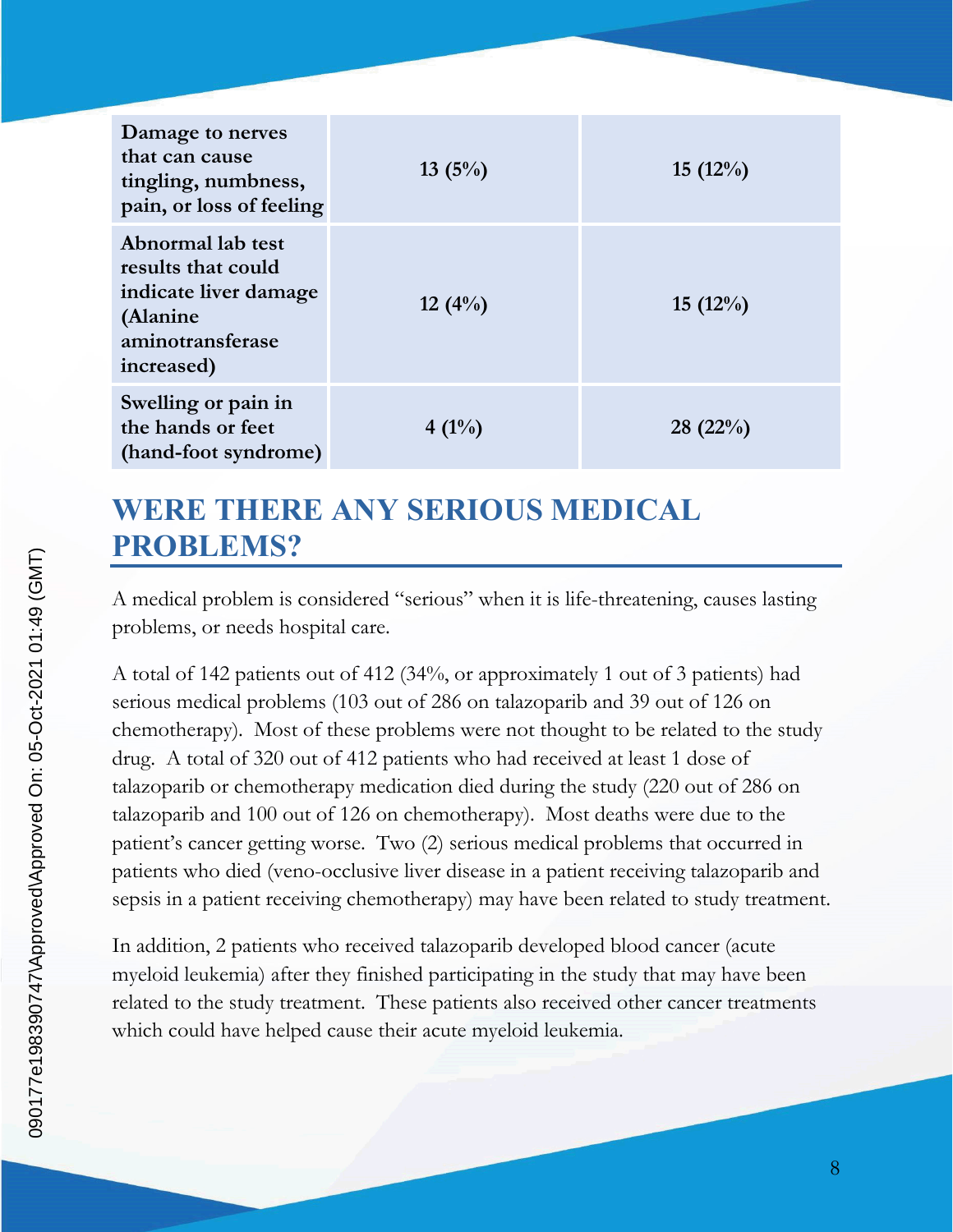# **Number of Patients With Serious Medical Problems (Reported by** ≥**2% of Patients in Either Group)**

| <b>Serious</b>                                     | Talazoparib<br>Medical Problem (286 Patients Treated) | Chemotherapy<br>(126 Patients Treated) |
|----------------------------------------------------|-------------------------------------------------------|----------------------------------------|
| Low blood count (red<br>blood cell,<br>hemoglobin) | 18 $(6\%)$                                            | $0(0\%)$                               |
| Fever                                              | $8(3\%)$                                              | $2(2\%)$                               |
| Blood clots in the<br>lungs                        | $6(2\%)$                                              | $0(0\%)$                               |
| Buildup of fluid in the<br>lungs                   | $4(1\%)$                                              | 7(6%)                                  |
| Low white blood cell<br>count (neutropenia)        | $3(1\%)$                                              | $4(3\%)$                               |
| Diarrhea                                           | $0(0\%)$                                              | $3(2\%)$                               |